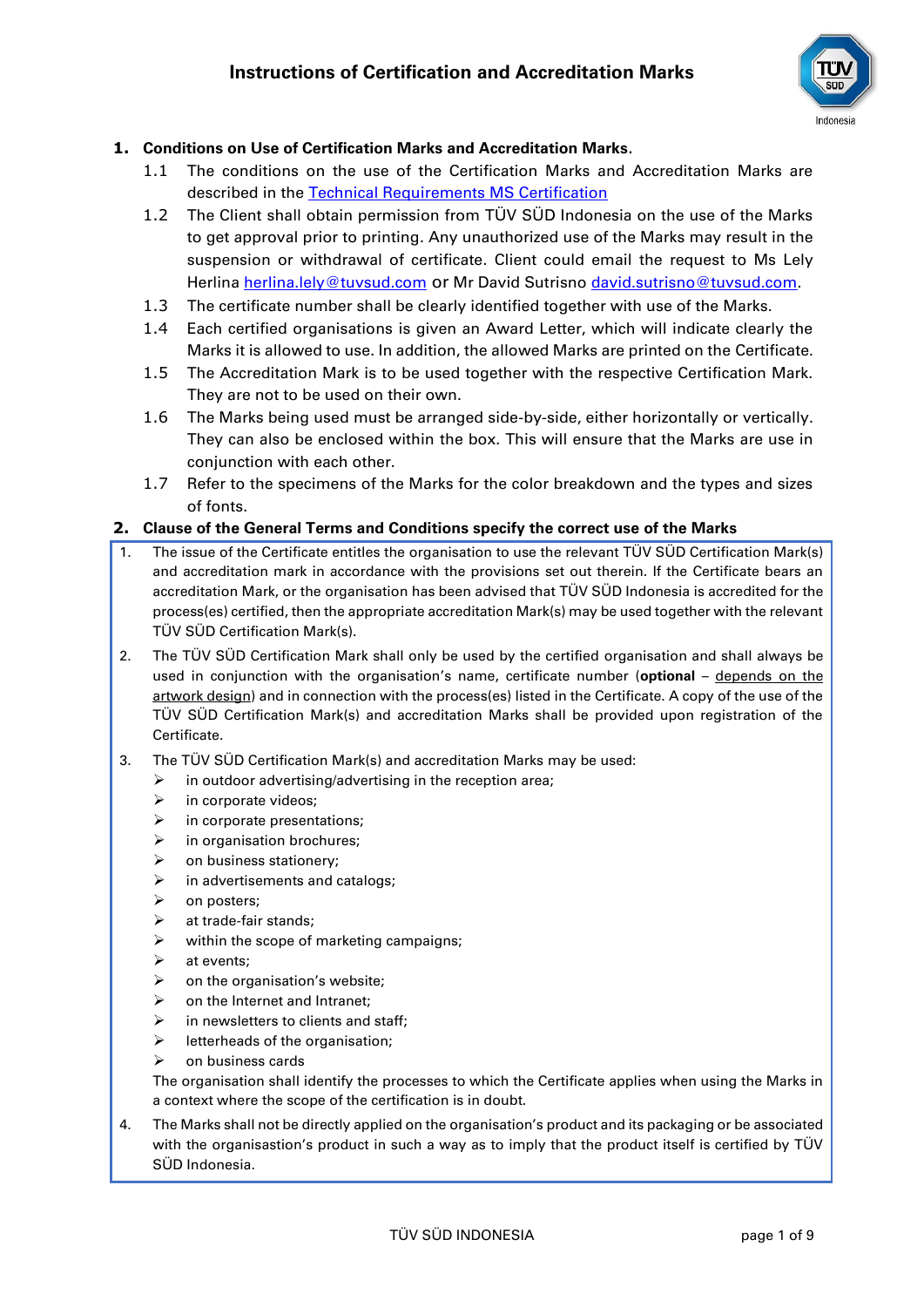

5. The Marks shall not be applied to laboratory test, calibration or inspection reports and certificates, email signature and certificate attendance. 6. Textual presentation

The use text to advertise a successful certification, is allowed. There shall not be any additional statements that go beyond the actual contents of the certification mark nor shall there be any falsifying or misleading statements.

Examples of permitted statements:

"Our quality Management System is certified according to ISO 9001",

"Our organisation is certified according to ISO 9001",

"Quality Management System certified by TÜV SÜD Indonesia according to ISO 9001".

Examples of non-permitted statements:

"Our quality is certified according to ISO 9001",

"Excellent performance based on certification according to ISO 9001",

"Top consulting based on our certification according to ISO 9001"

- 7. The organisation shall discontinue immediately the use of the Marks upon expiry or revocation of the Certificate, or for whatever reason(s) as decided by TÜV SÜD Indonesia.
- 8. All materials including but not limited to letterheads and advertisement brochures containing the Marks shall be submitted for TÜV SÜD Indonesia's written approval prior to their use and or release to the public.
- 9. Upon any reduction of the scope(s) of certification, all materials including but not limited to letterheads and advertisement brochures containing the Marks shall be submitted for TÜV SÜD Indonesia's written approval prior to their use and or release to the public.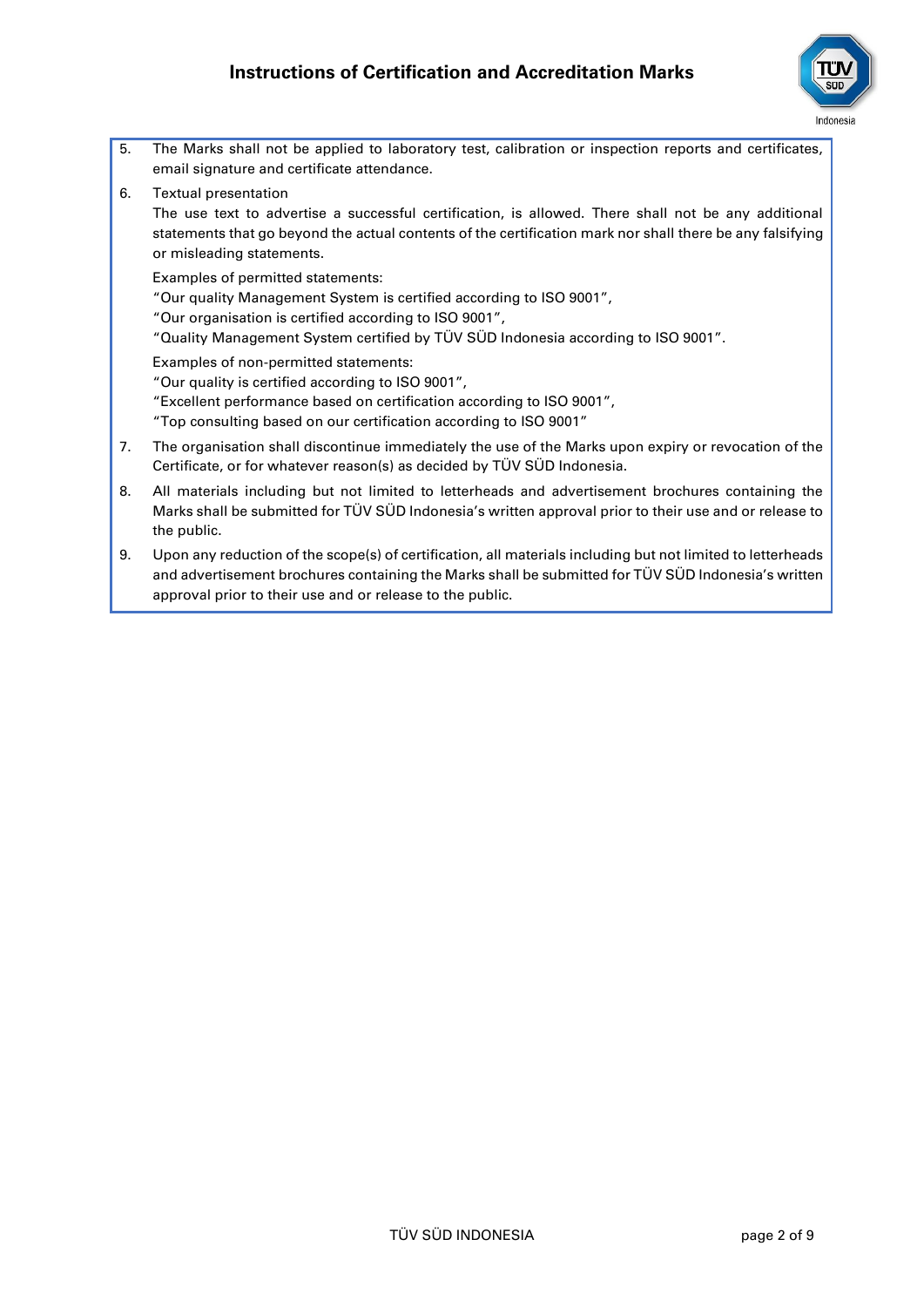

#### **3. Specimens of Marks & Process Color Breakdown**

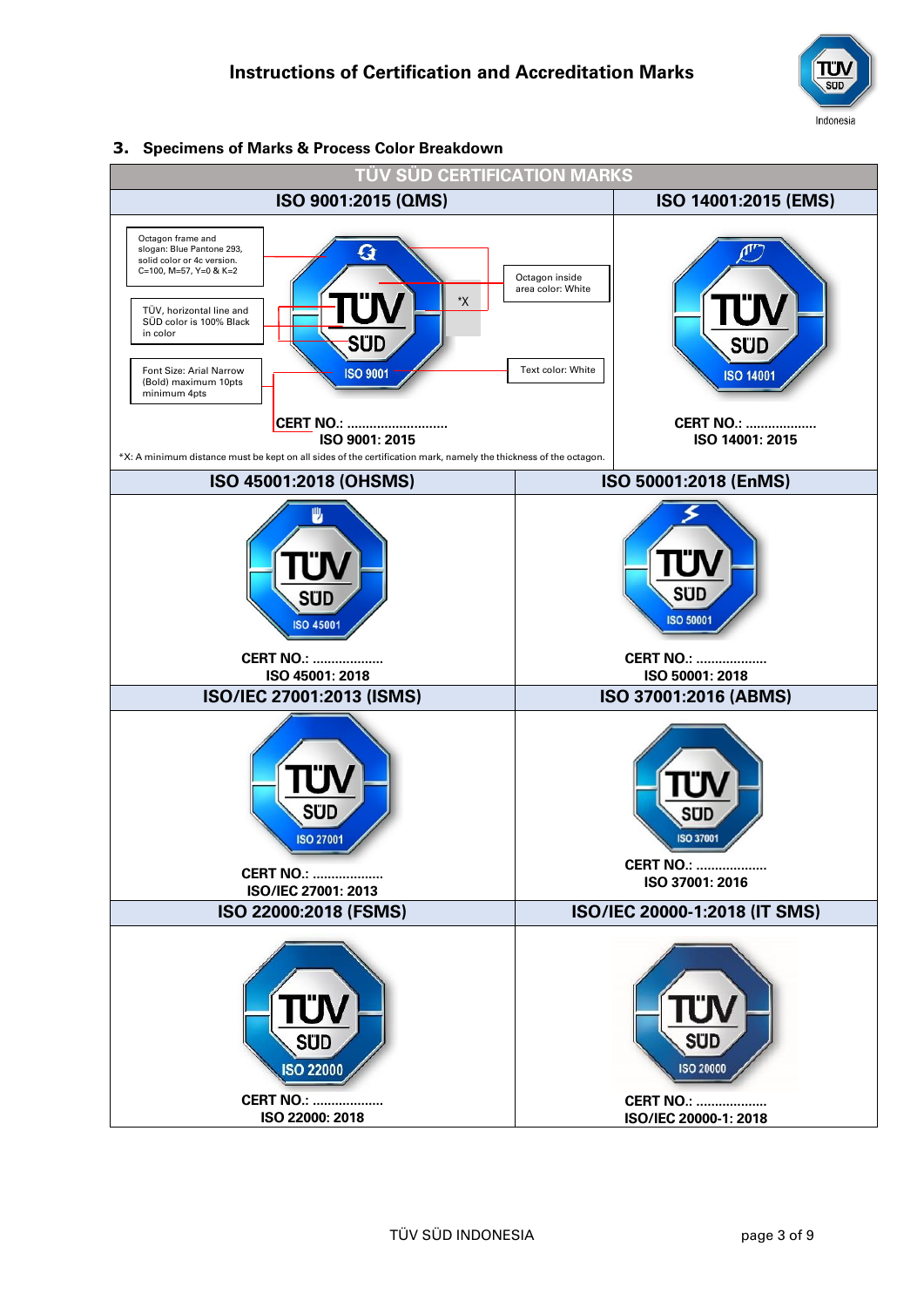

| ISO 22716:2007         | ISO 22301:2019 (BCM)    |
|------------------------|-------------------------|
| <b>SUD</b>             | sud                     |
| <b>ISO 22716</b>       | <b>ISO 22301</b>        |
| <b>CERT NO.: </b>      | <b>CERT NO.: </b>       |
| ISO 22716: 2007        | ISO 22301: 2019         |
| ISO 14064-1:2006 (GHG) | ISO 28000:2007 (SC SMS) |
| SÜD                    | <b>SUD</b>              |
| <b>ISO 14064</b>       | <b>ISO 28000</b>        |
| <b>CERT NO.: </b>      | <b>CERT NO.: </b>       |
| ISO 14064: 2006        | ISO 28000: 2007         |
| ISO 55001:2014 (AMS)   | ISO 46001:2019 (WEMS)   |
| 3U D                   | <b>SUD</b>              |
| ISO 55001              | <b>ISO 46001</b>        |
| <b>CERT NO.: </b>      | <b>CERT NO.: </b>       |
| ISO 55001: 2014        | ISO 46001: 2019         |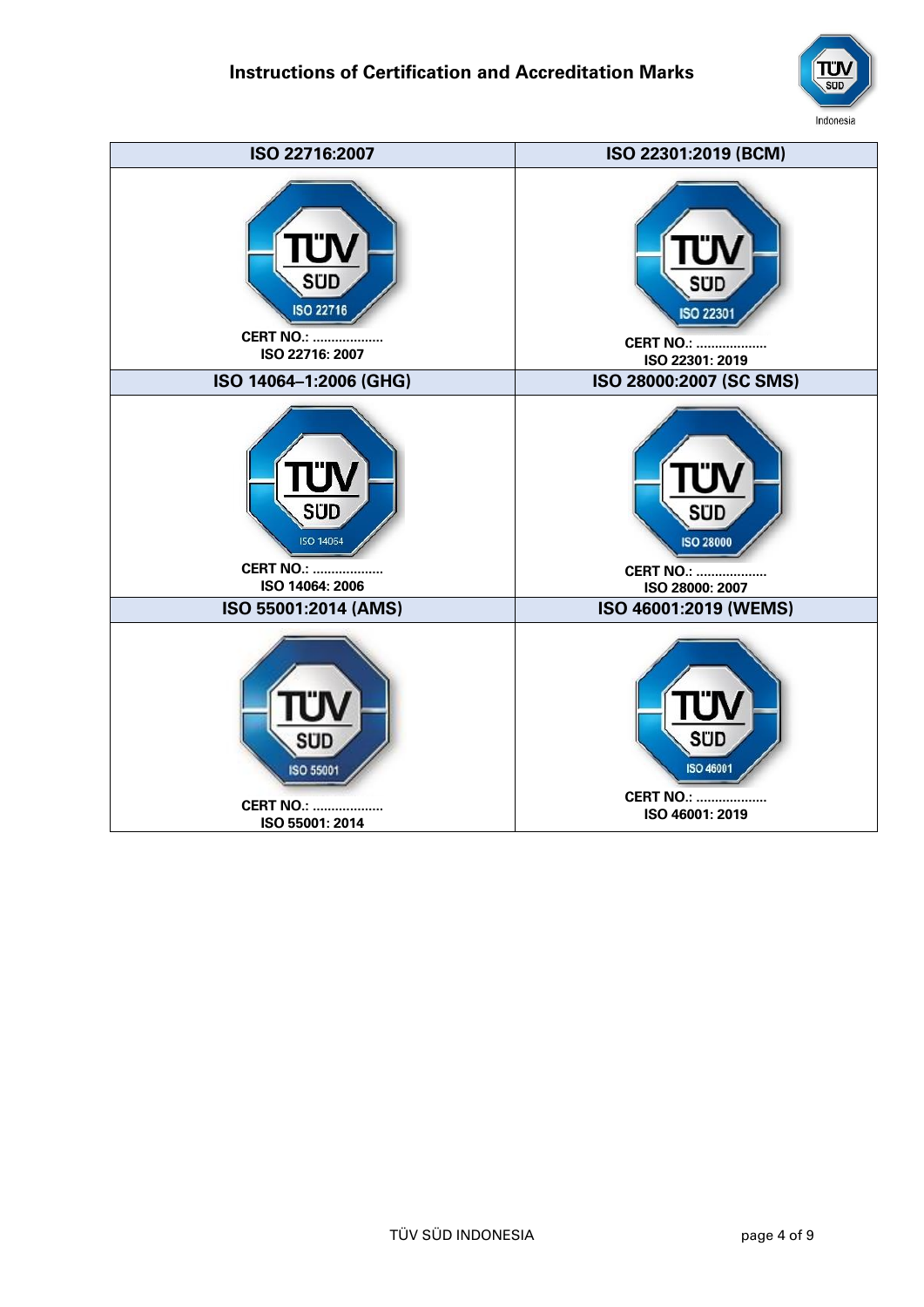



# **ACCREDITATION MARKS**

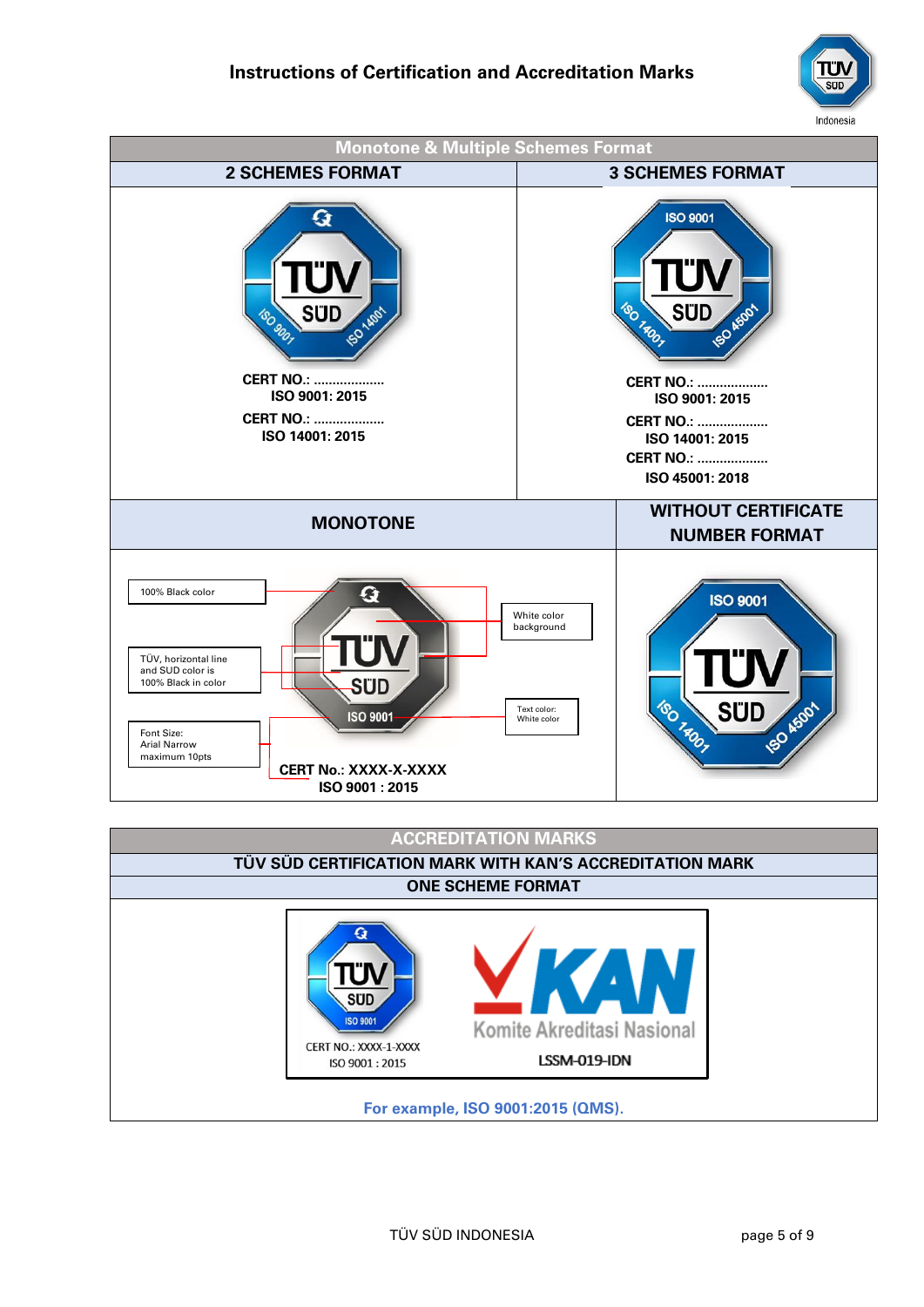



| <b>ACCREDITATION MARKS</b>                               |                                                                |
|----------------------------------------------------------|----------------------------------------------------------------|
| <b>KAN-QMS</b>                                           | <b>KAN-EMS</b>                                                 |
| <b>AV</b><br>Komite Akreditasi Nasional<br>LSSM-019-IDN  | æ,<br>Komite Akreditasi Nasional<br>LSSML-026-IDN              |
| <b>KAN - OHSMS</b>                                       | <b>KAN - ISMS</b>                                              |
| $\Delta$<br>Komite Akreditasi Nasional<br>LSSMK3-007-IDN | $\blacksquare$<br>Komite Akreditasi Nasional<br>LSSMKI-011-IDN |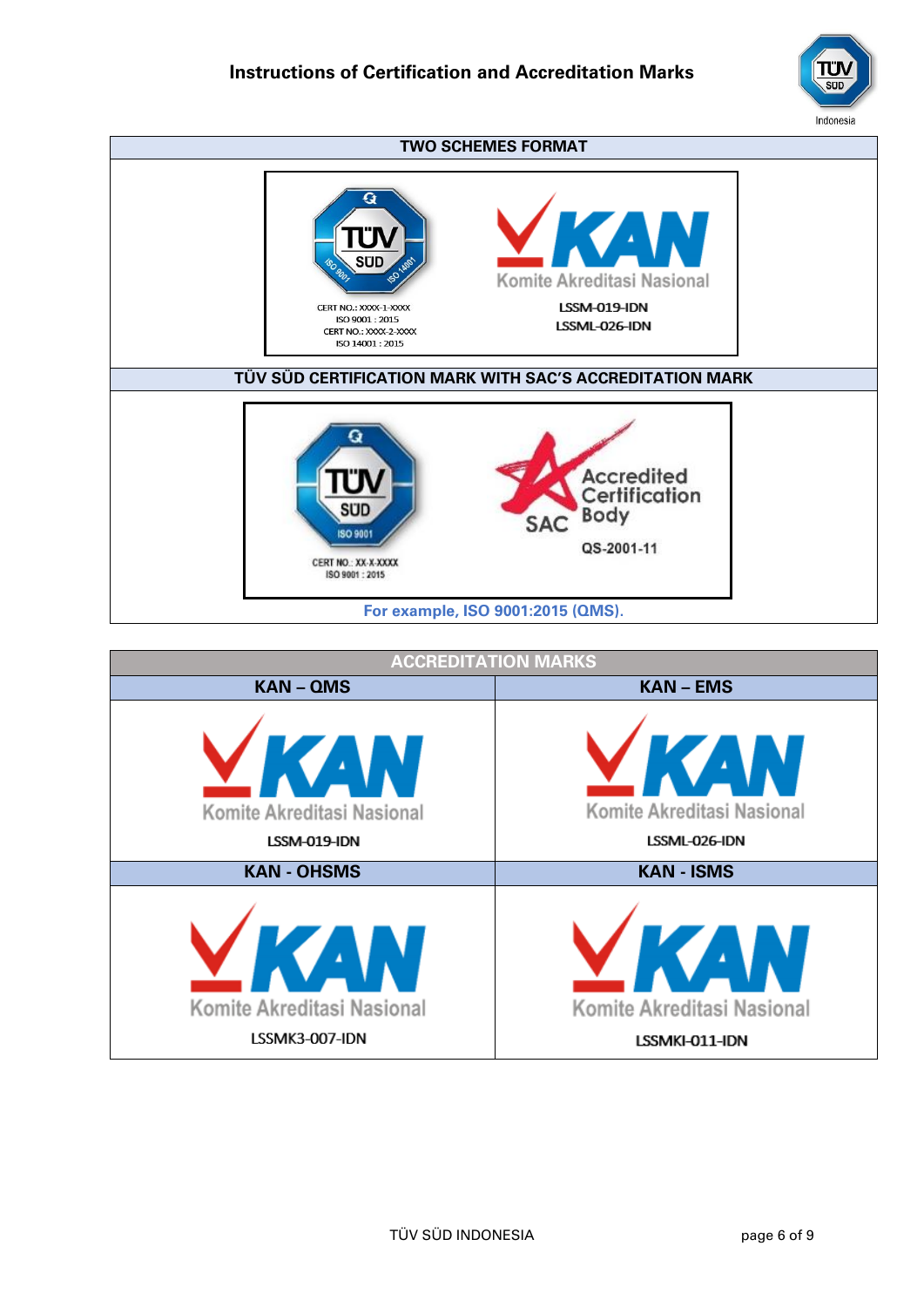

| <b>KAN - EnMS</b>          |  |
|----------------------------|--|
| Komite Akreditasi Nasional |  |
| LSSME-004-IDN              |  |

| <b>ACCREDITATION MARKS</b>                                                                               |                                                                                                           |  |
|----------------------------------------------------------------------------------------------------------|-----------------------------------------------------------------------------------------------------------|--|
| <b>SAC - QMS</b>                                                                                         | <b>SAC - EMS</b>                                                                                          |  |
| <b>Accredited</b><br><b>Certification</b><br><b>Body</b><br>SAC<br>QS-2001-11                            | <b>Accredited</b><br>Certification<br><b>Body</b><br><b>SAC</b><br>ES-2016-02                             |  |
| <b>SAC - OHSMS</b>                                                                                       | <b>SAC - EnMS</b>                                                                                         |  |
| <b>Accredited</b><br><b>Certification</b><br><b>Body</b><br><b>SAC</b><br>OSH-2010-05                    | <b>Accredited</b><br><b>Certification</b><br><b>Body</b><br><b>SAC</b><br><b>ENMS-2014-02</b>             |  |
| <b>SAC - ISMS</b>                                                                                        | <b>SAC - ABMS</b>                                                                                         |  |
| <b>Accredited</b><br>Certification<br><b>Body</b><br><b>SAC</b><br>ISMS-2019-01                          | <b>Accredited</b><br><b>Certification</b><br><b>Body</b><br><b>SAC</b><br>ABMS-2018-02                    |  |
| <b>SAC - FSMS</b>                                                                                        | <b>SAC - BCM</b>                                                                                          |  |
| <b>Accredited</b><br><b>Certification</b><br><b>Body</b><br><b>SAC</b><br>FS-2007-01<br><b>SAC - AMS</b> | <b>Accredited</b><br><b>Certification</b><br><b>Body</b><br><b>SAC</b><br>BC-2011-02<br><b>SAC - WEMS</b> |  |
|                                                                                                          |                                                                                                           |  |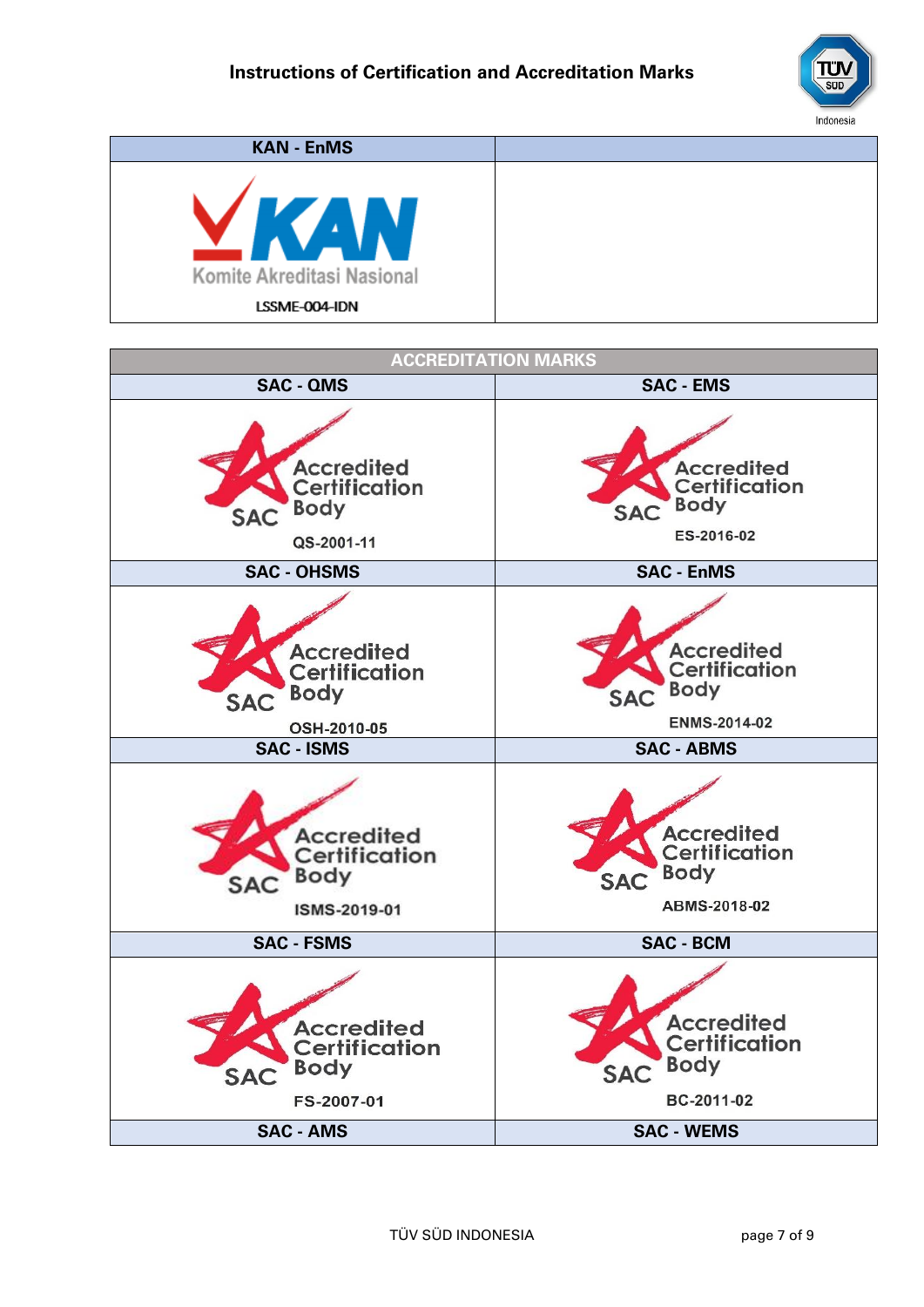